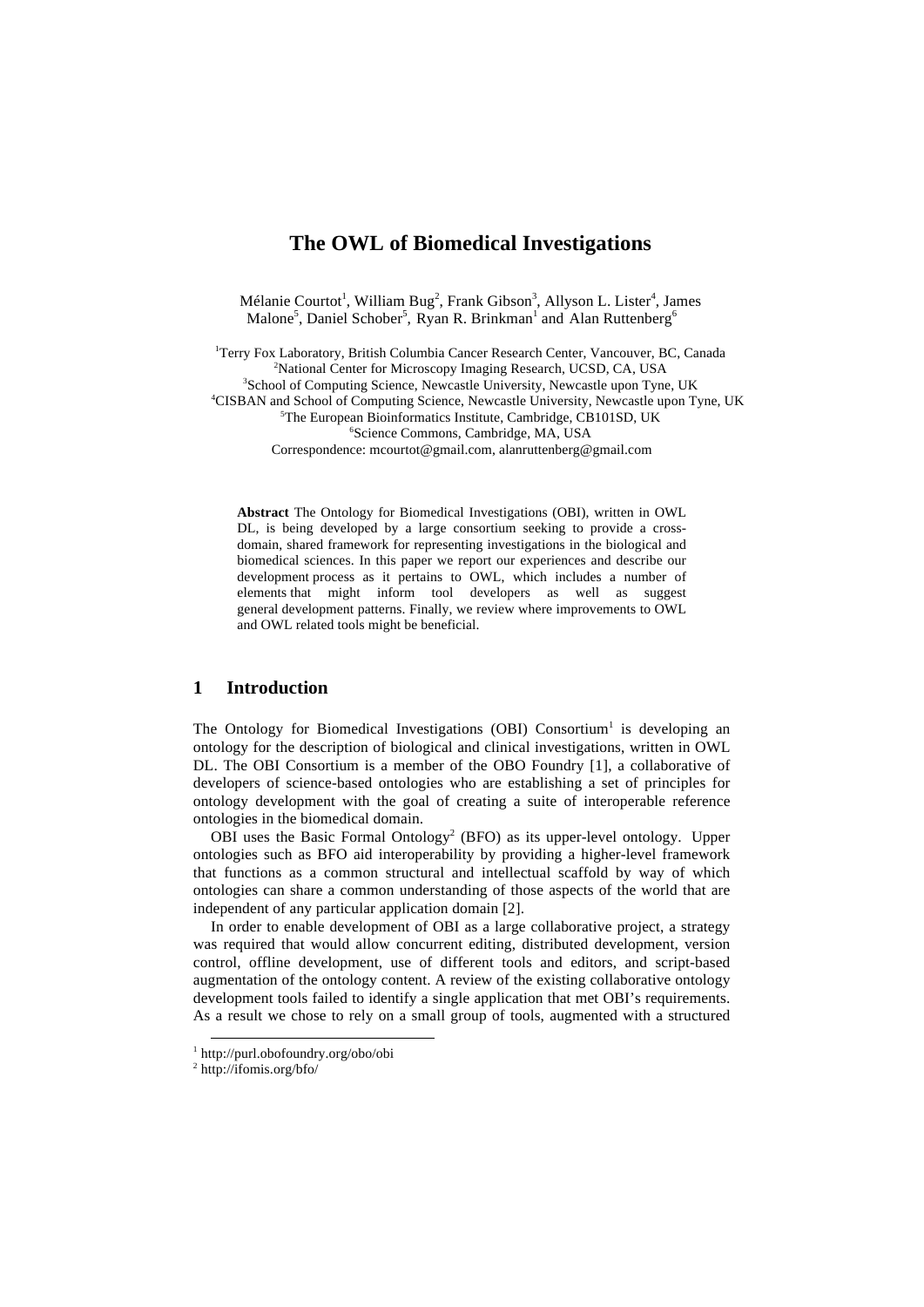mechanism for development. For example, we chose Subversion<sup>1</sup> to address the need for version control, distributed and offline development, as well as logging history for change management.

To enable OBI development to proceed efficiently, the ontology structure was separated into 10 sections (biomaterial, data transformation, digital entity, function, instrument, plan, protocol application, qualities, role and relations) called branches, allowing concurrent development by different groups, with each group working more or less independently. Each branch is maintained in a separate OWL file, and contains closely related terms and definitions. For example, the *instrument branch* covers relevant kinds of instrumentation and parts of devices.

Although this concurrent branch development strategy proved effective, it also presented some challenges preparing OBI for distribution. Editing several OWL files concurrently and in a distributed manner can lead to non-unique class identifier assignment and conflicts within the ontology. Our set-up also required curators to be reasonably familiar with an ontology editor in order to be able to view the required multiple OWL files in harmony.

One of the fundamental principles of the OBO Foundry is to reuse, where sensible, existing ontology resources. While OWL provides a mechanism to import ontologies (*owl:imports*), this mechanism was not always suitable for OBI. Currently, editing tools are not effective for working with very large ontologies such as the NCBI Taxonomy [3] or the Foundational Model of Anatomy [4], making direct OWL imports of such ontologies, as a whole, impractical for day-to-day development. Furthermore, other ontologies used by OBI are under active development and may not be aligned with OBI's design (e.g., not yet using BFO as an upper ontology, or not yet using OWL DL). Importing such ontologies as a whole could lead to inconsistencies or unintended inferences. Our alternative to the OWL built-in import mechanism is to copy only parts of the external ontology into *obi.owl* using a mechanism we call the Minimal Information to Represent an External Ontology Term (MIREOT). MIREOT provides guidelines on importing selected terms without the overhead of importing the complete ontology from which the terms derive.

# **2 OBI development practices**

### **2.1 Minimal Information to Reference External Ontology Terms (MIREOT)**

In deciding upon a minimum unit of import, our first step was to consider the practices of other ontologies. The practice of the Gene Ontology (GO) [5] is that the intended meaning of classes remains stable. Even when the ontology is repaired or reorganized, the effects of such changes do not change the intended meaning of terms. Rather the changes are towards more carefully expressing the logical relations between them. If the meaning really changes, terms are deprecated [6]. Since a term is considered stable, whereas the formal logic statements about them tend to be in flux, we consider terms (i.e. classes) a basic unit of import.

The minimal amount of information needed to reference an external class is the source ontology URI and the term's URI. Generally, these items remain stable and can

 <sup>1</sup> http://subversion.tigris.org/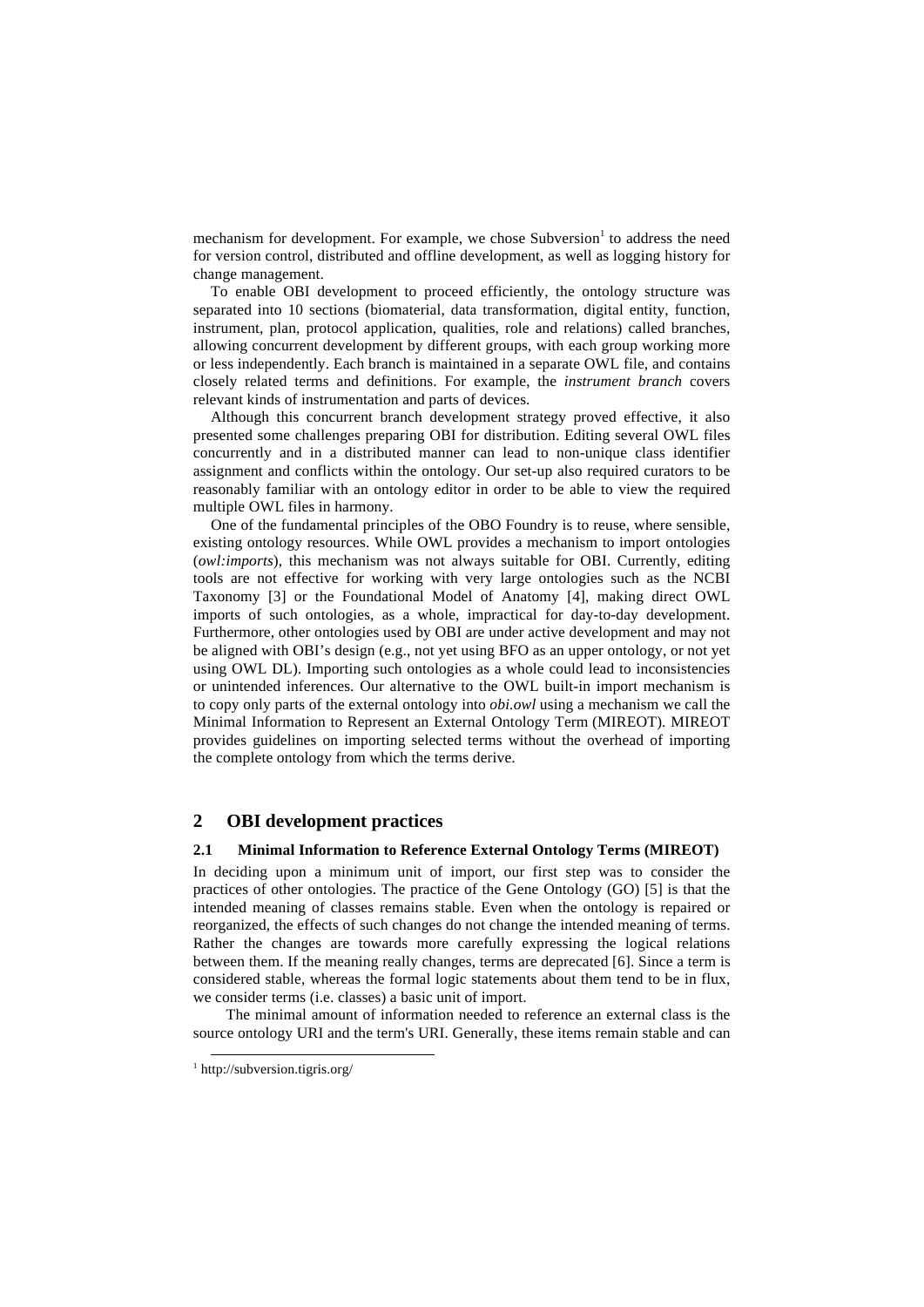be used to unambiguously reference the external class from within OBI. The minimal amount of information to integrate this class into OBI is its position in the OBI hierarchy, i.e., what OBI class the imported class is a subclass of. This minimal information set is stored in a separate file called *external.owl*. We also want to provide extra information about our imported classes, such as their label and definition, which we map into the corresponding OBI annotation properties. For example, in the current OWL rendering of OBO files, definitions are individuals and the *rdfs:label* of that individual records the text of the definition. That label becomes the value of OBI's *definition* property.

Such supplemental information is prone to change as the source ontologies evolve, and to allow for easy updates we store it in a separate file, called *externalDerived.owl*, created from *external.owl* and rebuilt via a script as needed. A mechanism providing for automatic update of the external information is used regularly, such as before OBI releases, in order to distribute up-to-date information.

When deciding to import an external term we review the textual definition and, if needed, talk with its editor. As we are importing from OBO Foundry ontologies we have a community process for monitoring change, a shared understanding of the basics of our domain, and the intention to eventually share the same upper-level ontology. Therefore, we expect that terms will be deprecated if there is a significant change in meaning, and expect to adjust our import of terms as the other ontologies start enhancing their logical definitions.



**Figure 1** The to-be-imported *cell* term, as viewed in its original context in the Cell Type ontology class tree. The *cell by organism* and *cell by class* are examples of those we would prefer to not import into OBI.

As an example, we recently replaced the OBI class *cell* with that from the OBO Foundry Cell Type (CL) ontology [7] (Figure 1). Following the MIREOT guidelines, we identify the minimum information required in this case:

- the URI of the term *cell*: http://purl.org/obo/owl/CL#CL\_0000000
- the ontology from which the term is imported: http://purl.org/obo/owl/CL
- the position of *cell* in the OBI hierarchy: as a subclass of *Anatomical entity*<sup>1</sup>

A set of templated SPARQL queries<sup>2</sup>, taken together with *external.owl*, specifies which extra information about the class to gather, such as the definition and label, and these are retrieved using queries against the Neurocommons<sup>3</sup>  $SPARQL<sup>4</sup>$ endpoint<sup>5,6.</sup> A

5 http://sparql.neurocommons.org/sparql

 $\frac{1}{1}$  Th This term will itself likely be replaced by the corresponding CARO term.<br> $\frac{2 \text{ bits}}{\text{ bits}}$  the loof under except  $\frac{2 \text{ bits}}{\text{ k}}$  tensites the look huld extern

 $^{\rm 2}$ http://purl.obofoundry.org/obo/obi/repository/trunk/src/tools/build/external-templates.txt

<sup>&</sup>lt;sup>3</sup> http://neurocommons.org/

<sup>4</sup> http://www.w3.org/TR/rdf-sparql-query/

<sup>6</sup> http://www.w3.org/TR/rdf-sparql-protocol/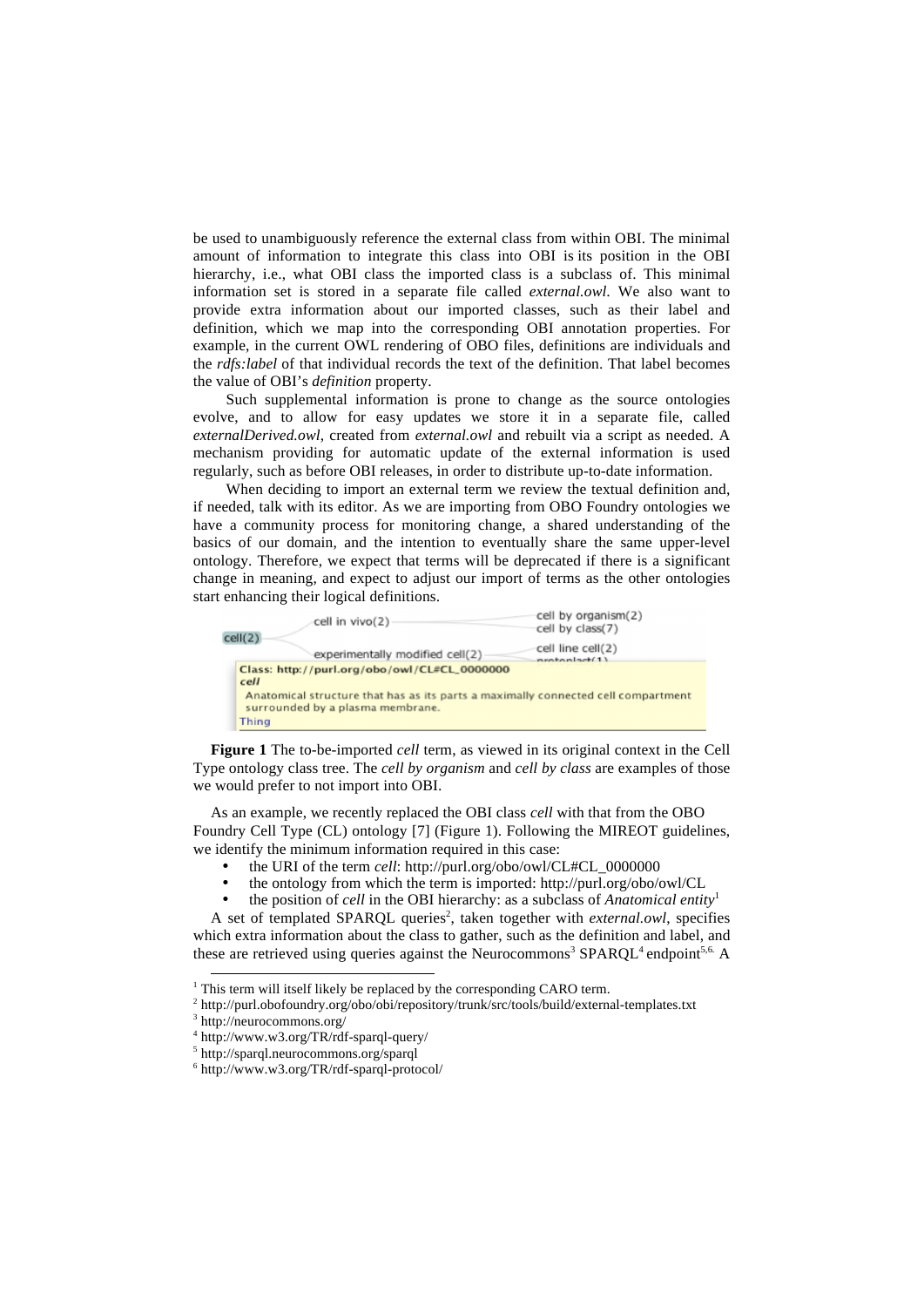script iterates through the minimal information stored in *external.owl*, substituting IDs into the appropriate SPARQL construct queries and gathers the combined results to create the supplementary information in *externalDerived.owl* file.

The second example presents a slightly more complicated challenge. OBI currently uses the NCBI taxonomy for its species terms. When importing those we decided that the information about the term itself was not sufficient on its own: for example if we want to import the term *Mus musculus*, we also want to import its rank information – genus, kingdom, phylum, etc. In this case the SPARQL query retrieves all direct superclasses up to one of a set of top-level classes in the taxonomy.

We are aware of and accept that by copying only parts of an ontology there is the risk that inferences drawn may be incomplete or incorrect.

Correct inference using the external classes is guaranteed if the full ontologies are imported. We expect to provide an option in the OBI distribution that replaces import of these individual classes with a set of import statements generated by extracting the ontology URIs mentioned in external.owl. Other import options are possible, for instance using software that extracts a module [8] of the external ontology. However, for modular extraction to be effective for our uses the external ontology needs to be structured in a way that is compatible with OBIs upper ontology, and that the logical axioms are accurate. This isn't always the case at the current stage of development of some of the ontologies we use. For example, importing the root class of  $CARO<sup>1</sup>$ within OBI was not desired, as its definition covers multiple classes in OBI that we did not consider useful to unite. In addition, although software that extracts "modules" are available, most are only in early stages of development<sup>2</sup>.

A consideration using this approach is the status of OBI assertions made on external terms. In adding axioms such as the subclass axiom when placing the external term into OBI, the aim is to only assert true statements about the terms. Given this, the use of modules in the future will only increase the breadth of reasoning that can be done. We anticipate that some of these statements may migrate to the source ontologies at some point in the future, a fruit of the collaborative nature of OBO Foundry ontology development.

### **2.2 Releasing OBI**

We required a mechanism that would allow the release of a public version of  $OBI<sup>3</sup>$  on a monthly basis. Such a process allows users to acquire a traceable version of the ontology that can act as a stable reference point, and is analogous to a process commonly used in software development.

We decided that constructing a single OWL file that contained the entire ontology would best serve our users. This eliminates issues around needing them to modify *owl:imports* statements or having them learn tool specific imports remapping when using a local copy of the ontology.

 $\frac{1}{1}$  ht <sup>1</sup> http://bioontology.org/wiki/index.php/CARO:Main\_Page  $\frac{2 \text{ Wo}}{2 \text{ Wo}}$  tried [15] [16] and [17] All module extraction

<sup>&</sup>lt;sup>2</sup> We tried [15], [16] and [17]. All module extractions discarded annotations. We also experienced crashes on large ontologies. One tool had undocumented assumptions about the form of URIs used as class names and therefore extracted empty modules. Our conclusion: the technology is in early stages of development and, though promising, cannot be used as is.

<sup>&</sup>lt;sup>3</sup> The latest version of OBI is available at http://purl.obofoundry.org/obo/obi.owl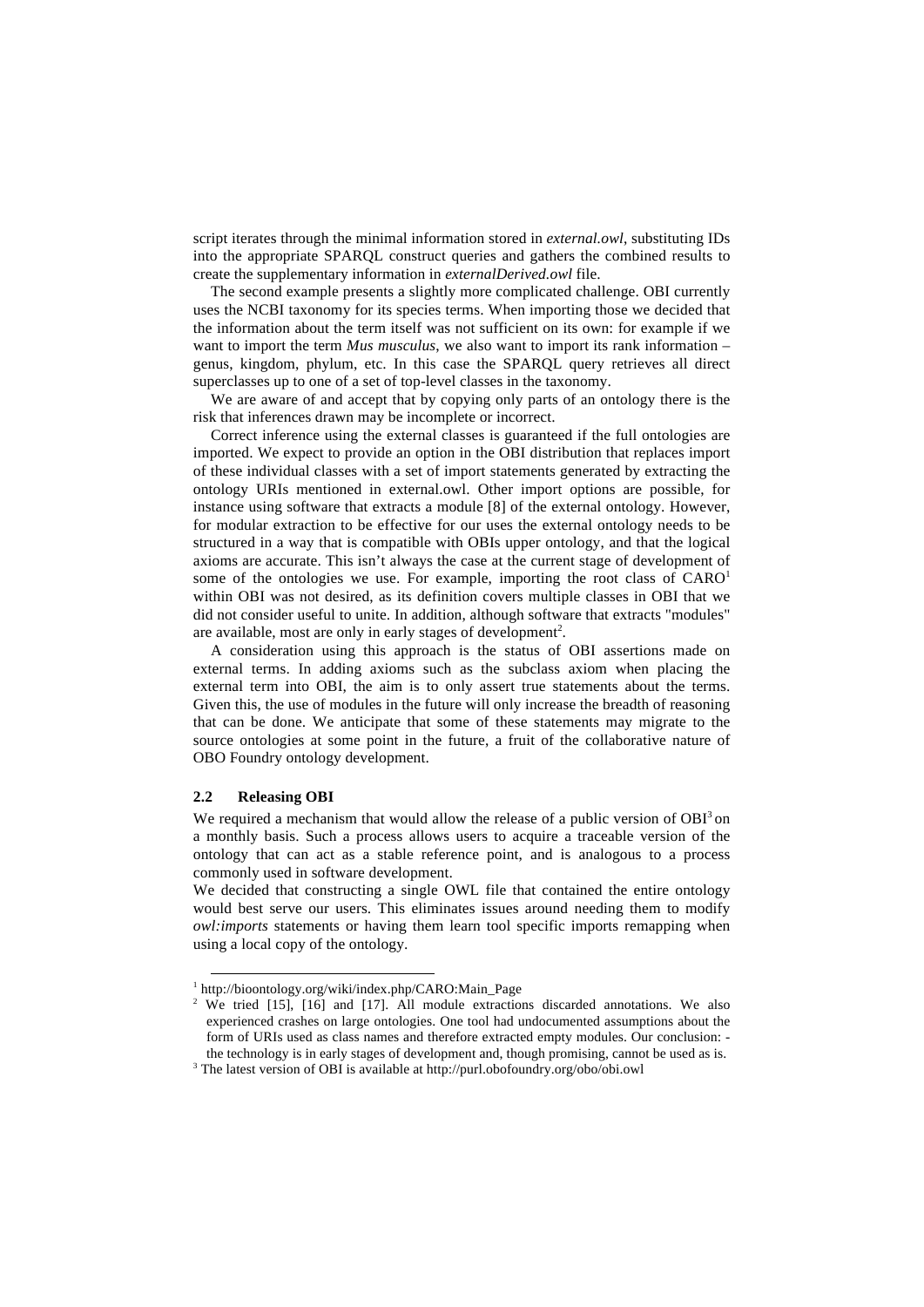The goal of producing a single file catalyzed development of our release and quality control process. We found that having a dedicated release process encourages us to more carefully control and modify the ontology before making it available. Our release process includes checks for content quality (e.g., annotations compliant with our policy), syntax (e.g., OWL species validation), and reporting candidate release status to the ontology developers. To manage this, many of the tasks associated with release are automated.

## **2.3 Quality checks and reports**

Our branch development model was chosen in order to facilitate concurrent development while allowing specific domain experts to focus on the section of the ontology relevant to their competences or interests: for example, a statistician would be more involved in data analysis and thus the Data Transformation branch. To ease curators' work whilst ensuring the quality of the ontology, we decided to provide reports to each branch that identified areas not compliant with our policies prior to each release. We use a Jena-based [9] script to read in our branch files and identify missing elements, duplicates, or misuse of any of our metadata properties<sup>1</sup>. The reports are rated according to what action needs to be taken: simple warnings for those errors that can be corrected automatically by script, or critical alerts for those issues requiring manual intervention from one of our curators. Reports are simple HTML pages displaying terms and associated issues. We explored different policies regarding what to do in case of significant errors (e.g., block release), but instead adopted a release early, release often approach in the hope that this would encourage developers to correct mistakes in a timely fashion.

As an example of the sort of thing we need to correct, because of issues using the Protégé editor [10], we would occasionally encounter a problem with one of our annotation properties being saved in the wrong branch file: for example, when adding a label to one of the instruments, this label could get serialized in the *Biomaterial.owl* file instead of the *InstrumentAndParts.owl* file. This causes extra burden on the editors, as Protégé restricts editing to a single file at a time: it is therefore desirable to have a mechanism allowing relevant information to be written in the correct branch file.

In order to mitigate this, we are considering using an extra annotation property to indicate which branch classes belong in. By using this information we could automatically clean up and reorganize branch files.

Additional scripts perform other quality control checks, including listing terms missing a curation status instance, listing terms with extra curation instances (only one is allowed per term), listing terms missing a label, and listing classes that are asserted under a defined class.

#### **2.4 Identifier maintenance policy**

Having a stable and consistent ID policy is a fundamental OBO Foundry principle. In OBI, identifiers are prefixed with "OBI\_" and followed by seven digits. Forcing developers to manage this was impractical, particularly given the distributed

 <sup>1</sup> http://purl.obofoundry.org/obo/obi/wiki/MinimalMetadata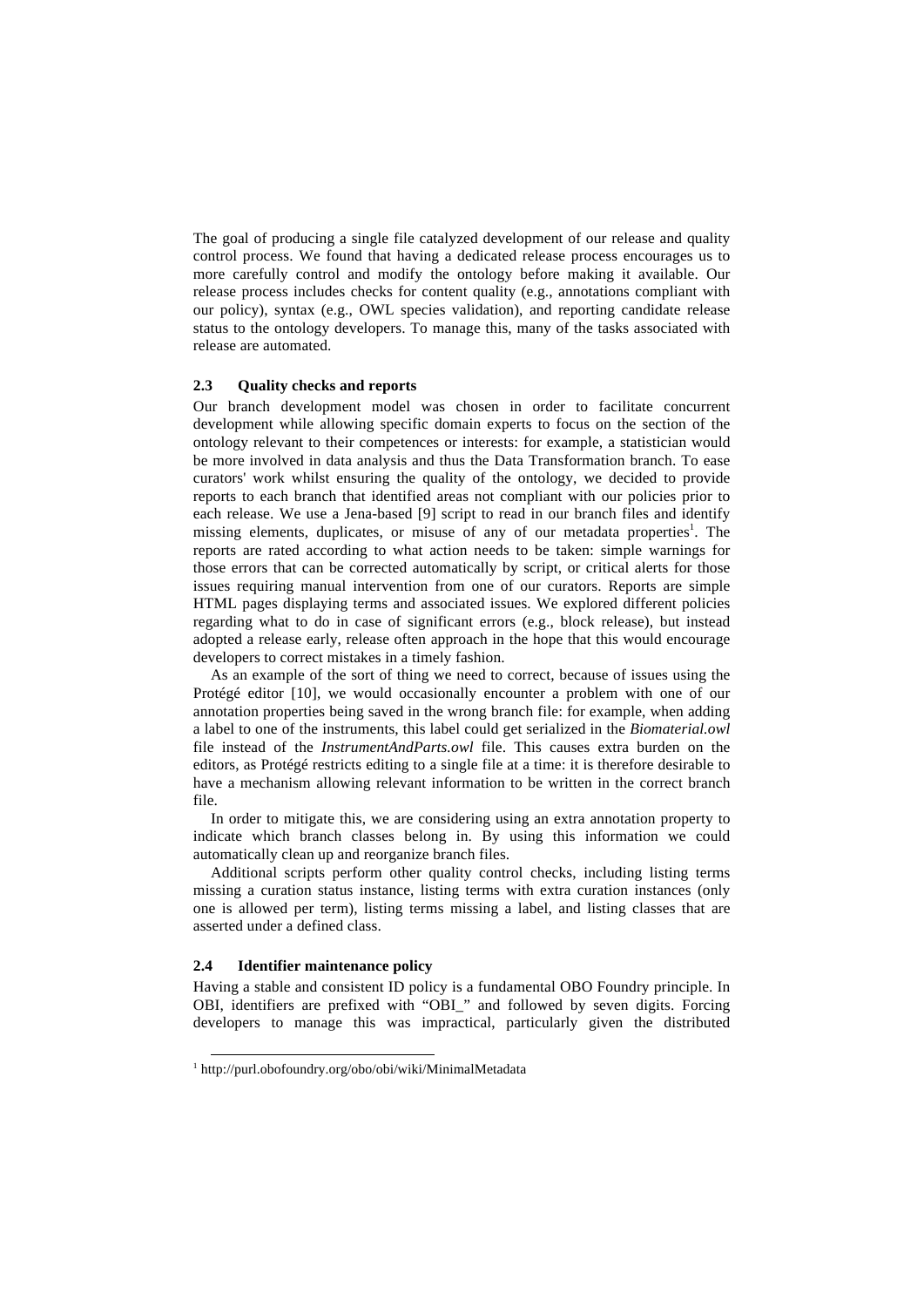development process. Instead, we have curators ignore the identifier format while developing OBI. As an automated step prior to each release we run scripts that find terms without standard IDs and rename them, as well as perform other checks such as whether all IDs present in the previous release are still present, since terms are not supposed to be deleted according to the GO policy OBI follows.

## **2.5 Managing disjoints**

During the initial stages of our development process, we manually added disjoints to classes as we were building the ontology. However, we ran into consistency issues as we edited OBI, as a stated disjoint in one place of the OBI tree would not hold true when a term was moved to a different location in the class hierarchy. Therefore, a script is used as part of our release process to automatically compute disjoint class statements, assuming that our asserted class hierarchy is not rearranged during reasoning. The sets of disjoints are computed traversing the asserted class tree, ignoring placeholder classes and defined classes, making OBI classes at each level mutually disjoint, and OBI classes disjoint to non-OBI classes at the same level.

## **2.6 Distributing OBI with inferred superclasses**

We are using defined classes, and want to provide an easy-to-use file that does not require the use of a reasoner on the end-user side. Therefore we assert, via script, the inferred superclasses to our OWL file.

This allows end users to view a fully-inferred class hierarchy without using a reasoner, while keeping the original ontology "clean" according to Rector's [11] normalization recommendations by using defined classes and avoiding asserting multiple superclasses.

### **2.7 Assuming that all classes have instances**

In Figure 2, we define a *manufacturer* class, an object property *is manufactured by* with range *manufacturer role*, and add that a specific microarray type is manufactured by an organization *Affymetrix*. We were expecting the reasoner to classify *Affymetrix* as *manufacturer*. However this is not the case unless we explicitly add a *microarray* individual to the ontology.

 This behavior arises because OWL reasoners do not assume simultaneous existence of instances of all classes when doing subsumption checks. Rather, satisfiability checks are done by asserting that at least one instance exists, serially, for each class. In the framework of BFO, universals exist when and then they are instantiated – a universal can exist only if it has instances. While it is possible that a universal only had instances in the past, this situation does not occur in OBI. Given the choice, we would indicate our assumption that all classes have at least one individual to a reasoner and have it compute subsumptions and other inferences on that basis. However the reasoners we use, Pellet [12] and Fact++ [13], do not offer this choice. Therefore we decided to script the addition of anonymous individuals of each type named in the ontology as part of our release process. We do this for each leaf class, and before computing the inferred superclasses.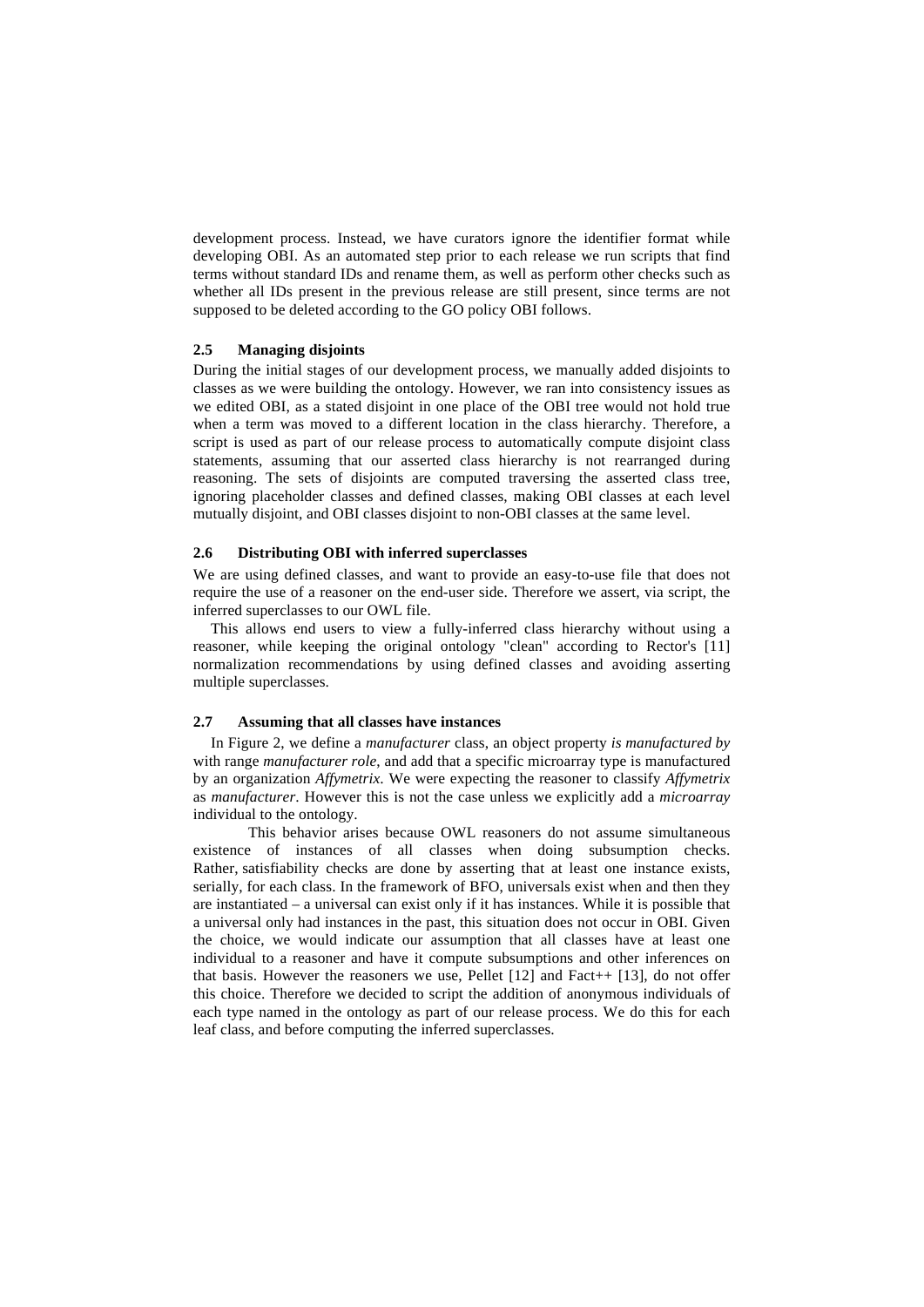```
Namespace(e = <http://example.com/>)Ontology(<http://example.com/> 
  Class(e:manuf_role partial e:role) 
 Class(e:role partial) 
 Class(e:organization partial) 
  Individual(e:Affymetrix type(e:organization)) 
  ObjectProperty(e:has_role ) 
 ObjectProperty(e:is_manufactured_by 
    range(restriction (e:has_role someValuesFrom(e:manuf_role))) 
 Class(e:hg133 partial e:microarray) 
  Class(e:hg133 partial 
     restriction (e:is_manufactured_by value(e:Affymetrix))) 
  Class(e:manufacturer complete 
     restriction(e:has_role someValuesFrom(e:manuf_role))))
```
**Figure 2** Abstract syntax for an ontology for which the desired inference is not made.

Asserting a distinct anonymous individual as member of each leaf class means that the superclasses will also have one member and ensures that the type of entailment described above, that we depend on, will reliably be computed and that ontologies that are not jointly satisfiable will be detected. We plan to suggest that a similar mechanism is adopted by the OWL versions of all OBO ontologies. We note that this choice is not without problems. OBI, augmented with these assumed individuals, becomes more difficult to reason with reliably - we have had problems with both Pellet and Fact++ and are at the moment communicating with the developers of those reasoners to determine the source of the problem. Therefore, we currently use the assumed individuals to compute the inferred class hierarchy, but do not include them in the released version of OBI.

#### **2.8 Increasing the readability of the RDF/XML version of OBI**

We chose to use numerical identifiers for all our entities. Numeric identifiers ensure that a human-readable label can be changed without needing to change the URI, and establishes an unbiased basis for internationalization. However, we sometimes need to edit the OWL RDF/XML directly, which is cumbersome because IDs are not easily remembered. To increase human readability we post-process the RDF/XML and generate XML comments for the released version of the file, see Figure 3. We recommend that tool developers offer an option to use some annotation property as an XML comment when serializing OWL.

```
<owl:Class rdf:about="&obo;OBI_0000265"> <!-- report table --> 
   <!-- definition editor --> 
    <OBI_0000274 xml:lang="en">person:Allyson Lister</OBI_0000274> 
   <rdfs:label xml:lang="en">report table</rdfs:label> 
   <!-- definition --> 
   <OBI_0000291 xml:lang="en">A report table is a report display 
element consisting of a matrix of cells laid out in a grid, some set of which are 
filled with some information content</OBI_0000291> 
   <rdfs:subClassOf> 
     <owl:Class rdf:about="&obo;OBI_0000001"/> <!-- report display element --> 
   </rdfs:subClassOf> 
</owl:Class>
```
**Figure 3** Example of XML comments used to note what ids correspond to in RDF/XML serialization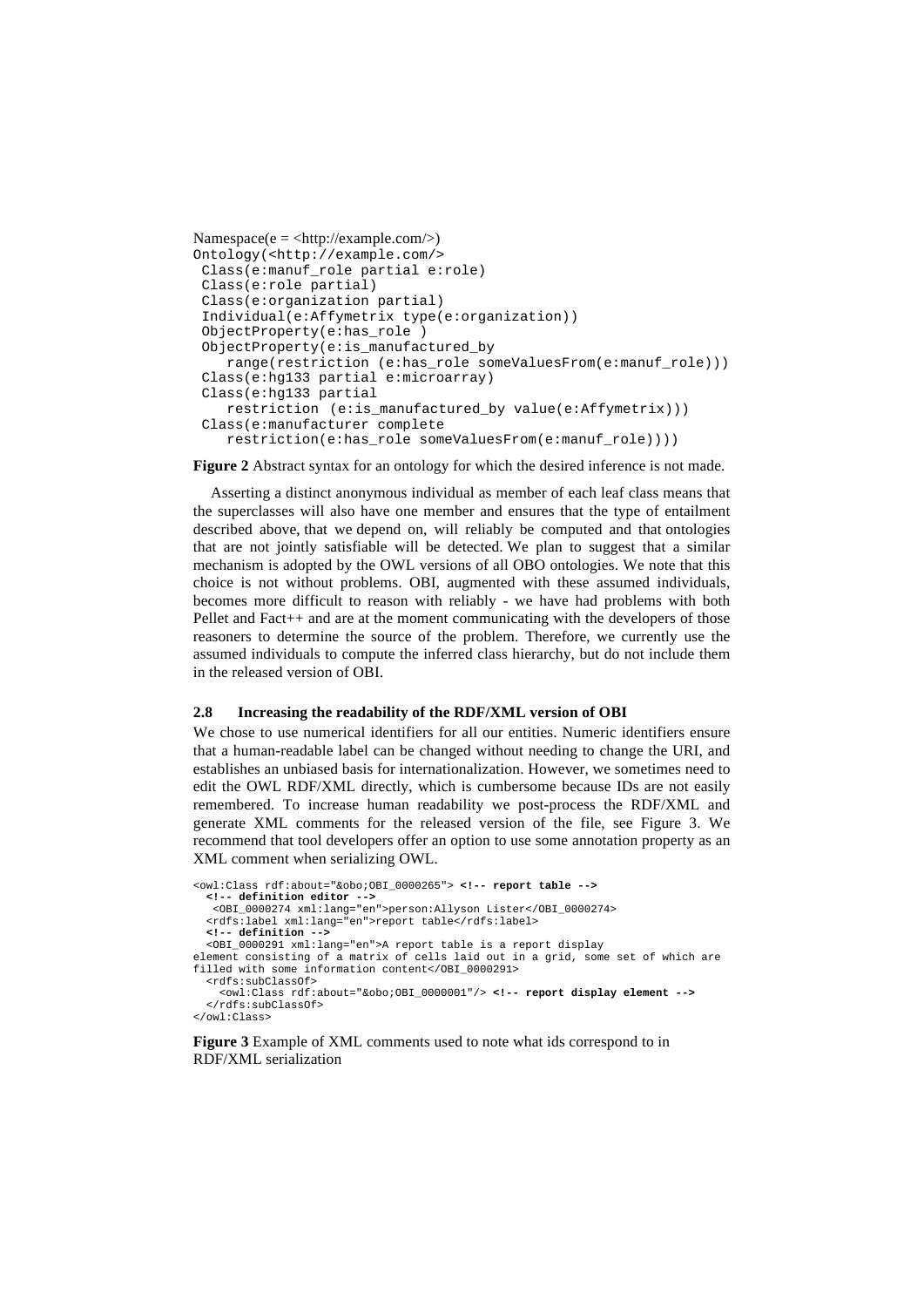### **2.9 OBI terms on the Web**

In addition to supplying the OBI ontology as a single file, we are in the stage of prototyping responding with a bounded amount of useful information for each URI naming a term in OBI. In doing so we follow httpRange-14<sup>1</sup> and use a HTTP response code of 303 with a redirect to RDF/XML describing the term. We use the Persistent Uniform Resource Locator (PURL) [14] system for all identifiers to ensure that changes in hosting do not force changes to our URIs. We do no content negotiation to emphasize that the URI names a single thing. In order to present readable information in web browsers, we use an XSL stylesheet, which is executed by the browser to generate HTML (Figure 4). We chose to make each bundle of RDF delivered at this URL a valid OWL DL ontology by importing the full OBI ontology. A certain amount of relevant information is included for web clients that do not follow that import statement: for a class, the axioms defining it, inferred superclasses, properties that it is in the domain of or range of, and labels for any referenced terms are added. We also include project information using the DOAP schema<sup>2</sup> including pointers to our repository, tracker, mailing list, and release information.



**Figure 4** Screenshots of the prototype HTML page for an OBI term and its associated metadata (left), and the corresponding RDF content (right) from http://purl.obofoundry.org/obo/OBI\_0000225.

 <sup>1</sup> http://www.w3.org/2001/tag/issues#httpRange-14

<sup>2</sup> http://trac.usefulinc.com/doap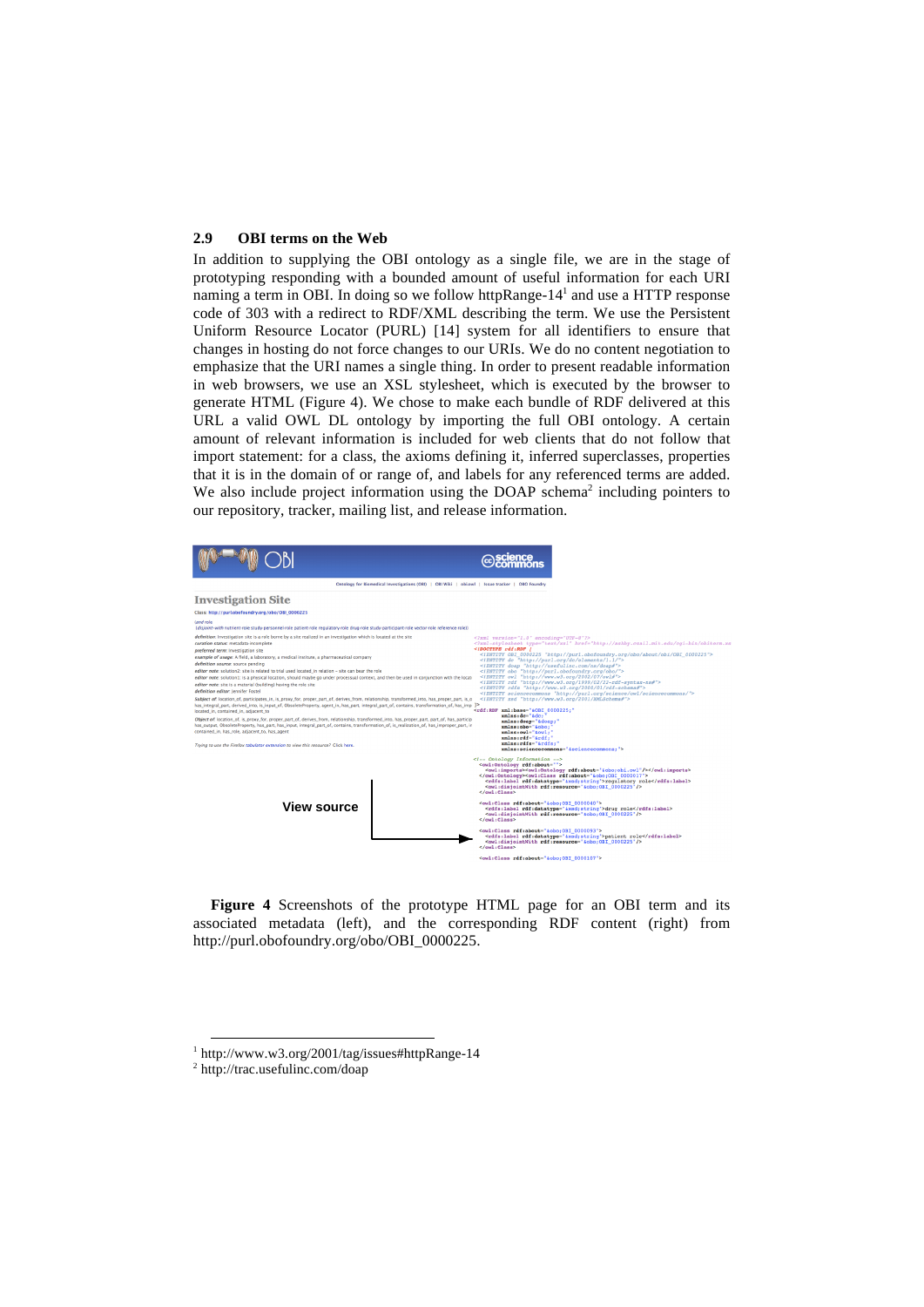## **3 Discussion**

### **3.1 Deprecation**

As OBI evolves we find that sometimes terms have errors and need to be deprecated/obsolesced<sup>1</sup> while their identifiers must be maintained, as users, datasets and analysis pipelines may be dependent on their existence. We chose to follow the Gene Ontology deprecation policy by moving our obsolete terms under the *ObsoleteClass* hierarchy and store them in a separate file to make it easier to excise them from some versions of OBI. As Protégé allows for editing of only one ontology file at a time (the *active ontology*), we constantly run into issues surrounding term movement among ontology files, making editing difficult and error prone. In addition, our deprecation policy stipulates, among other things, that axioms involving deprecated terms should be removed. In order to support this practice and the relocation of the classes to the *Obsolete.owl* file, we wish to see either better tool or OWL language support that would cause axioms involving deprecated terms to be considered annotations. While we are also considering extending our deprecation policy by applying the existing OWL mechanism (*owl:DeprecatedClass*, *owl:DeprecatedProperty)* to our terms, we did not find tools that take advantage of this designation to offer useful services yet.

### **3.2 Annotations on annotations**

As OBI is used in a variety of fields we need to address the fact that one term can mean different things in different communities. For example, the term *probe* is a synonym for the term *reporter* in some microarray experimentalist communities, whereas it is a synonym for the term *detector* in another. While this is clumsy in OWL 1, OWL 2's proposed annotations on annotations is adequate for specifying these community-specific labels, as it would allow us to "tag" any of our synonyms with extra information noting pertinence to a specific community.

## **3.3 Versioning**

OBI's policy is to release frequent updates and to maintain access to all versions. We create dated versions of each release to provide access to successive revisions as well as a permanent unversioned link to the most recent release. This leaves to the end-user the choice between preferring stability or being up to date with the latest developments. While developing OBI we prefer stability (i.e., not being surprised by unplanned-for changes), and to work around the lack of published ontology versions we have to rely on local copies of imported ontologies. OWL 2's version URIs<sup>2</sup> will enable publishers to make available several versions of the ontology, and users to easily choose and unambiguously reference which one to use. We believe this is an efficient mechanism for coping with ontology versioning both for OBI and the wider ontology community in general.

<sup>&</sup>lt;sup>1</sup> We consider these processes to be equivalent.

<sup>&</sup>lt;sup>2</sup> http://www.w3.org/2007/OWL/wiki/Syntax#Ontology\_URI\_and\_Version\_URI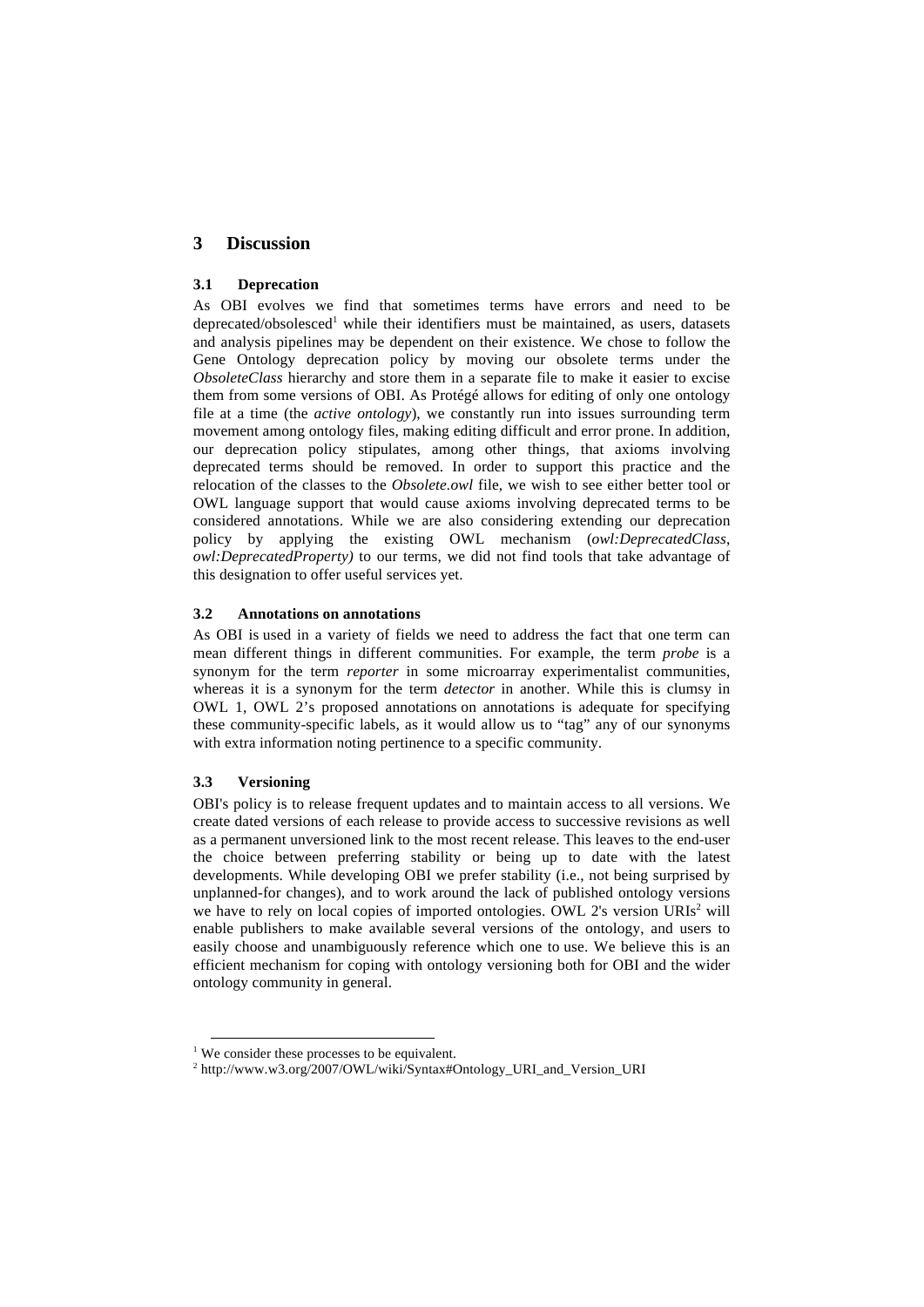### **3.4 Support for Rector-normalization style editing**

The dominant paradigm for editing ontologies is that of a single rooted hierarchy. However the style proposed by Rector and advocated by the OBO Foundry is to develop a series of single inheritance ontologies and a separate set of classes defined in terms of elements of the single inheritance trees. An ontology interface that supports fluidly moving between the component trees, the defined classes, and the inferred composite view, as well as providing easy access to common patterns for the composite definitions would significantly benefit ours and other's efforts.

### **3.5 Disjoints**

Our solution for disjoints is not entirely satisfactory. Declaring a disjoint policy for whole trees where the siblings are all mutually disjoint is appealing, but there are exceptions. Consider the classes *kit* and *instrument* which are subclasses of *device*. *Device*'s subclasses remain disjoint if we decide to modify the hierarchy by moving *kit* to be subclass of *instrument*. However, if *kit* and *instrument* were each declared disjoint with each other we would arrive at an inconsistency. Upon closer examination we found other potential exceptions - cases where, the siblings were not always disjoint. One example is the *Role* hierarchy, and within that *biological specimen role* and *assay input role*. We are currently debating whether these two roles overlap with each other - certainly the processes in which they are realized do. In OBI, an assay always is defined as having some *material* as input, and a biological specimen role is the role borne by a material prior to a study. We might wish to note this pair as an exception - that they are not disjoint.

There are additional complications involving the choice of whether disjoints should be added relative to the asserted or inferred class hierarchy. If the former and the author misses an inference that results in a rearrangement of the class hierarchy, we might get an inconsistency. If disjoints are added after reasoning then we need to not add disjoints for completely defined classes.

# **4 Conclusion**

OBI is an ambitious project, uniting a large number of collaborators from different biological and biomedical sciences (more than 45 experts representing 18 communities<sup>1</sup>), many of who plan to use OBI in their own projects. Due to the number and distributed location of developers and domain experts, OBI's needs for collaborative ontology development bring new and currently unaddressed requirements at both the organizational and technical levels.

 <sup>1</sup> http://obi-ontology.org/page/Consortium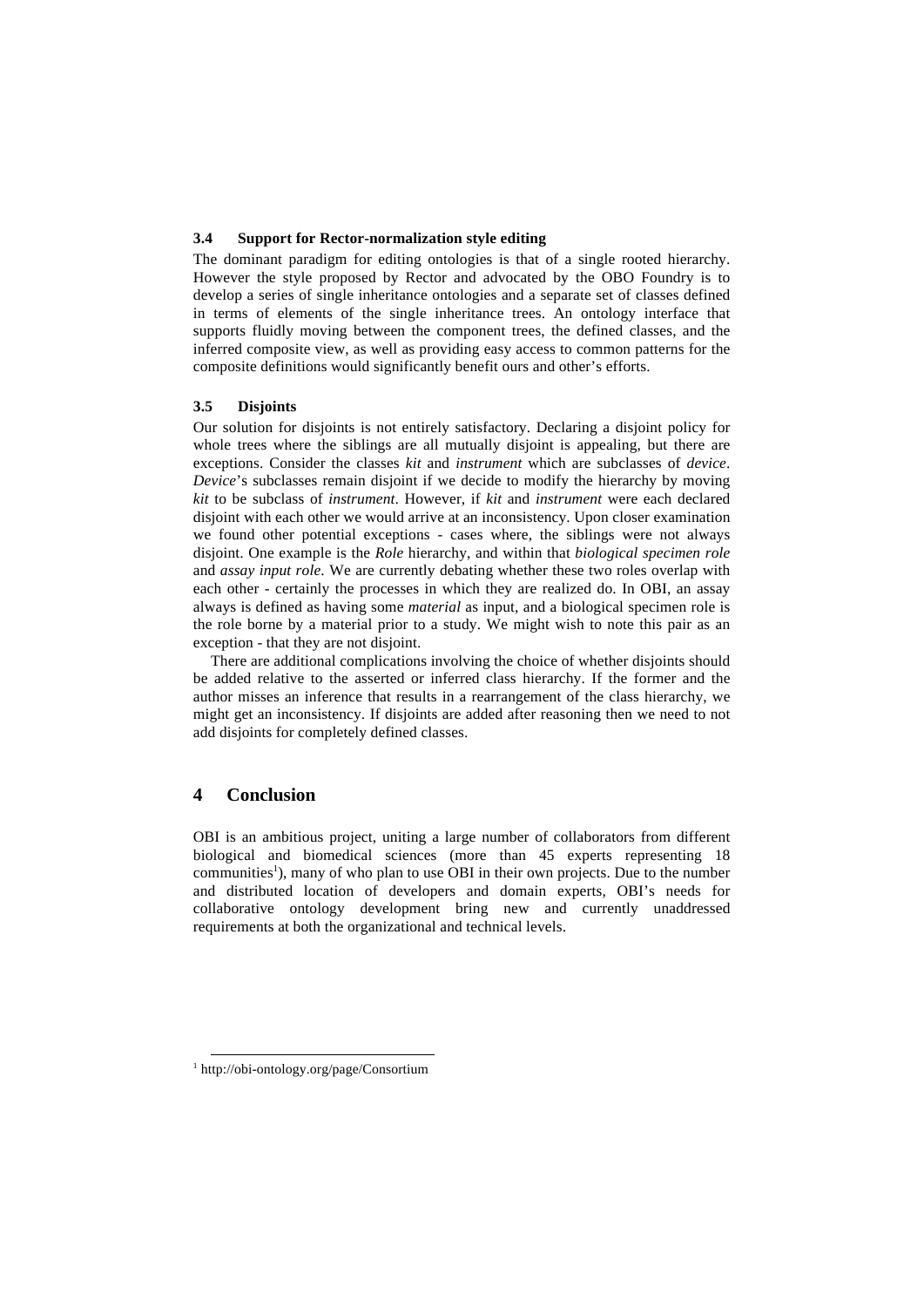Already, projects such as Array Express<sup>1</sup> and ModECODE<sup>2</sup> are starting to use OBI terms., and a variety of other projects are planning to in the near future, for example the Vaccine Ontology<sup>3</sup>, the Immune Epitope Database<sup>4</sup>, and K-Ef-Ed<sup>5</sup>

The collective use of OBI by these and other communities will enhance the dissemination of, elucidation of, and reasoning with knowledge about investigations, and therefore help advance our understanding of biological systems.

# **5 Acknowledgements**

In memory of our friend and colleague William Bug, Ontological Engineer.

The OBI consortium is **(***in alphabetical order***):** Ryan Brinkman, Bill Bug, Helen Causton, Kevin Clancy, Christian Cocos, Mélanie Courtot, Eric Deutsch, Liju Fan, Dawn Field, Jennifer Fostel, Gilberto Fragoso, Frank Gibson, Tanya Gray, Jason Greenbaum, Pierre Grenon, Jeff Grethe, Mervi Heiskanen, Tina Hernandez-Boussard, Allyson Lister, James Malone, Elisabetta Manduchi, Luisa Montecchi, Norman Morrison, Chris Mungall, Helen Parkinson, Bjoern Peters, Matthew Pocock, Philippe Rocca-Serra, Daniel Rubin, Alan Ruttenberg, Susanna-Assunta Sansone, Richard Scheuermann, Daniel Schober, Barry Smith, Holger Stenzhorn, Chris Stoeckert, Chris Taylor, John Westbrook, Joe White, Trish Whetzel, Stefan Wiemann. The author's work is partially supported by funding from the NIH (R01EB005034), the EC EMERALD project (LSHG-CT-2006-037686), the BBSRC (BB/C008200/1, BB/D524283/1, BB/E025080/1), the EU NoE NuGO(NoE 503630), the EU Carcigenomics (PL037712), the CARMEN project EPSRC(EP/E002331/1), and the Michael Smith Foundation for Health Research.

## **6 References**

- 1. B. Smith and M. Ashburner and C. Rosse and J. Bard and W. Bug and W. Ceusters and L. J. Goldberg and K. Eilbeck and A. Ireland and C. J. Mungall and N. Leontis and P. Rocca-Serra and A. Ruttenberg and S. Sansone and R. H. Scheuermann and N. Shah and P. L. Whetzel and S. Lewis (2007) The OBO Foundry: coordinated evolution of ontologies to support biomedical data integration . Nat Biotech, 1251-1255.
- 2. Pierre Grenon, Barry Smith and Louis Goldberg: "Biodynamic Ontology: Applying BFO in the Biomedical Domain". From D. M. Pisanelli (ed.), *Ontologies in Medicine*, Amsterdam: IOS Press, 2004, 20–38
- 3. Wheeler DL, Chappey C, Lash AE, Leipe DD, Madden TL, Schuler GD, Tatusova TA,

 <sup>1</sup> http://www.ebi.ac.uk/microarray-as/ae/

<sup>2</sup> http://www.modencode.org/

<sup>3</sup> http://www.violinet.org/vaccineontology/

<sup>4</sup> http://www.immuneepitope.org/

<sup>5</sup> http://troll.isi.edu/twiki/bin/view/KEfED/WebHome